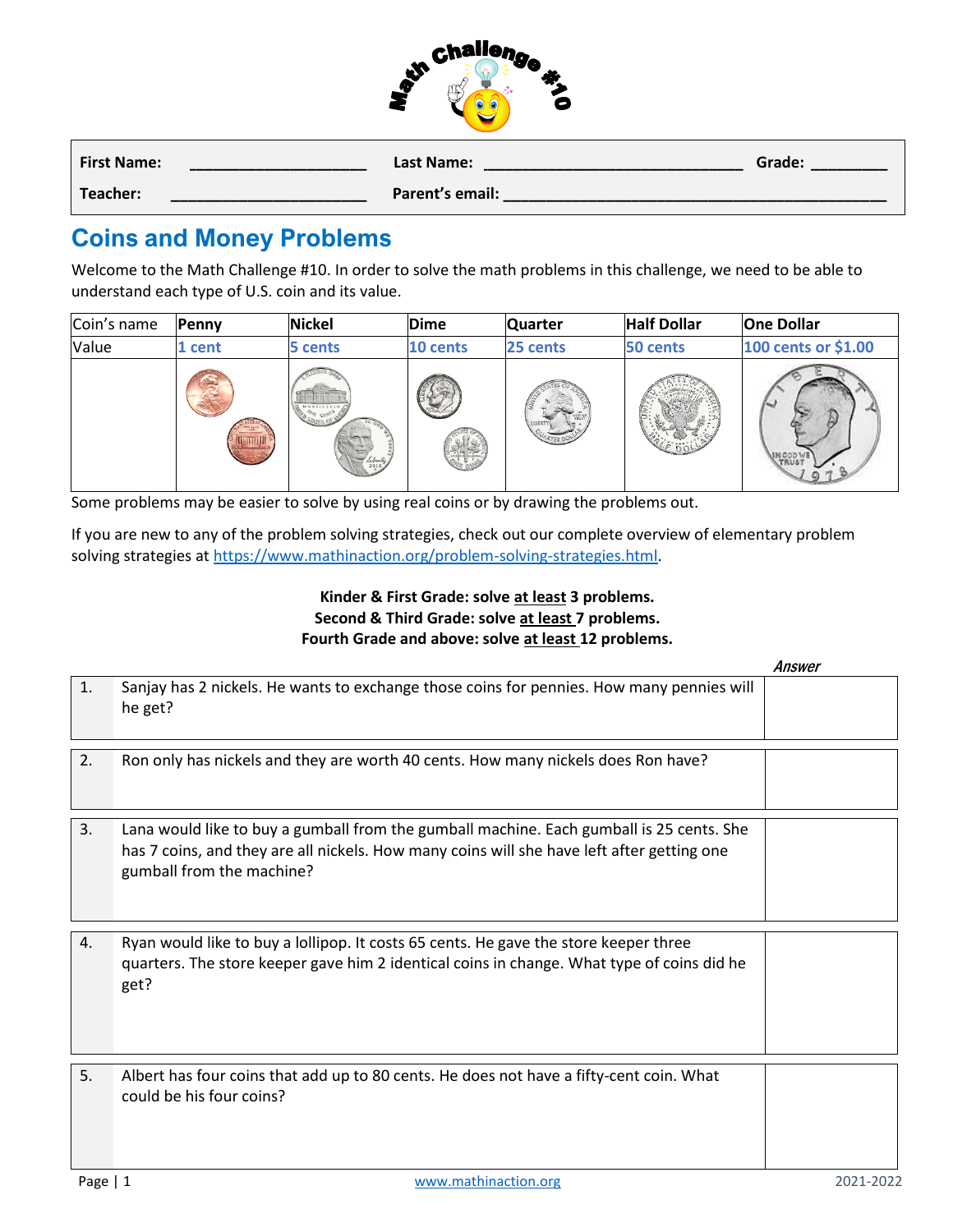| 6.  | Jessica traded 18 dimes and 9 nickels for quarters. How many quarters did she get?                                                                                                                                                                           |  |
|-----|--------------------------------------------------------------------------------------------------------------------------------------------------------------------------------------------------------------------------------------------------------------|--|
| 7.  | Sonia has six coins. She has quarters, dimes, and a penny. She has more quarters than<br>pennies. She has more dimes than quarters.<br>a. What coins does Sonia have?<br>b. How much money does she have altogether?                                         |  |
| 8.  | Monica had some money. She gave half to her brother and spent half of what she had left.<br>Then she lost 25 cents and only had 50 cents left. How much money did she have at first?                                                                         |  |
| 9.  | Anita has two coins. Wanda has three coins. Both girls have the same amount of money.<br>Neither of Anita's coins matches any of Wanda's coins. How much money (in cents) does<br>each girl have?                                                            |  |
| 10. | Josiah comes to school with \$3.15 in US coins in his pocket and he only has dimes and<br>quarters. If there are more quarters than dimes, what is the least number of quarters he<br>has in his pocket?                                                     |  |
| 11. | Dylan has two footballs and a helmet that cost him \$40. Lewis<br>has two helmets and a football that cost him \$47. What is the<br>cost of each item?                                                                                                       |  |
| 12. | Marco earned \$1152 during the month of February. He was paid<br>\$12 per hour. He did not work more than five hours each day,<br>nor did he work on Sunday. If he worked the same whole<br>number of hours each day, how many hours per day did he<br>work? |  |
| 13. | If I give a third of my money to charity and a quarter of what's left to buy a book, I am left<br>with \$45.00. How much did I originally have?                                                                                                              |  |